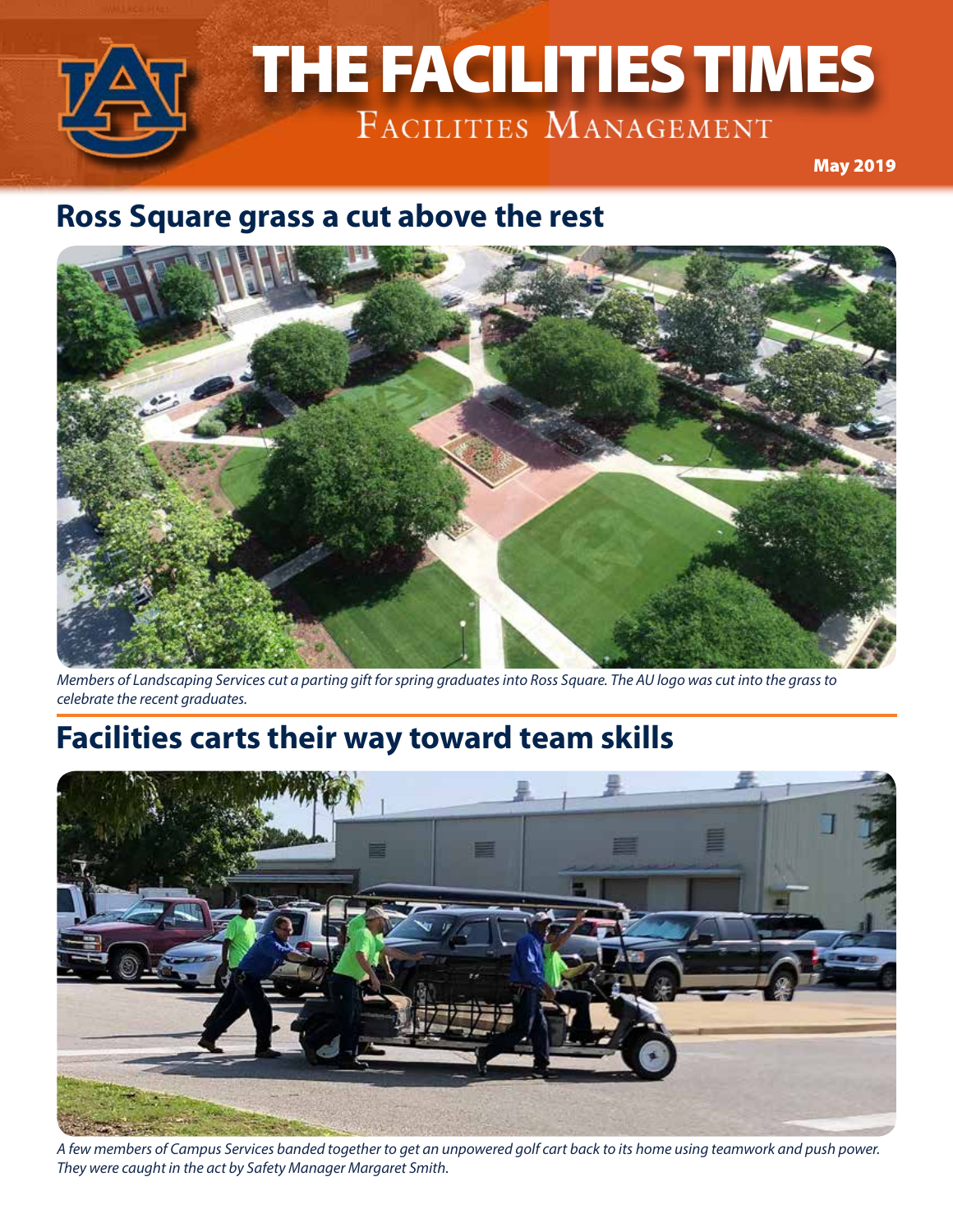#### **Facilities prepares for Allison demolition**

### **OUR LAST SWEEP THROUGH ALLISON WE RECYCLED...**



Allison Laboratory is set for demolition in June. Before that can happen, the building needed to be cleaned out.

Joan Hicken, Manager of Waste Reduction and Recycling, and her crew recycled more than 3,300 pounds of paper and 300 pounds of cardboard during the clean out of the building.

Old textbooks, instruction booklets, term papers, handbooks and more were recycled rather than thrown in dumpsters.

Recycling one ton of paper saves about 17 mature trees; 7,000 gallons of water, and two barrels of oil.

Allison Laboratory was built in 1963 and named for Auburn physicist Dr. Fred Allison. Its demolition will enable space for the Academic Classroom and Laboratory Complex and Central Dining Hall. Parker Hall is set to be demolished in Spring 2022, following the completion of the two structures.

A video will be produced in the near future by Facilities Management Communications as a final goodbye to Allison Laboratory.



**Editorial and Writing Staff** Martha Gentry '98 Trey Wood '07

**Photography** Samantha Sieren Trey Wood



FACILITIES MANAGEMENT

**Submit Feedback to Trey Wood at woodcas@auburn.edu**

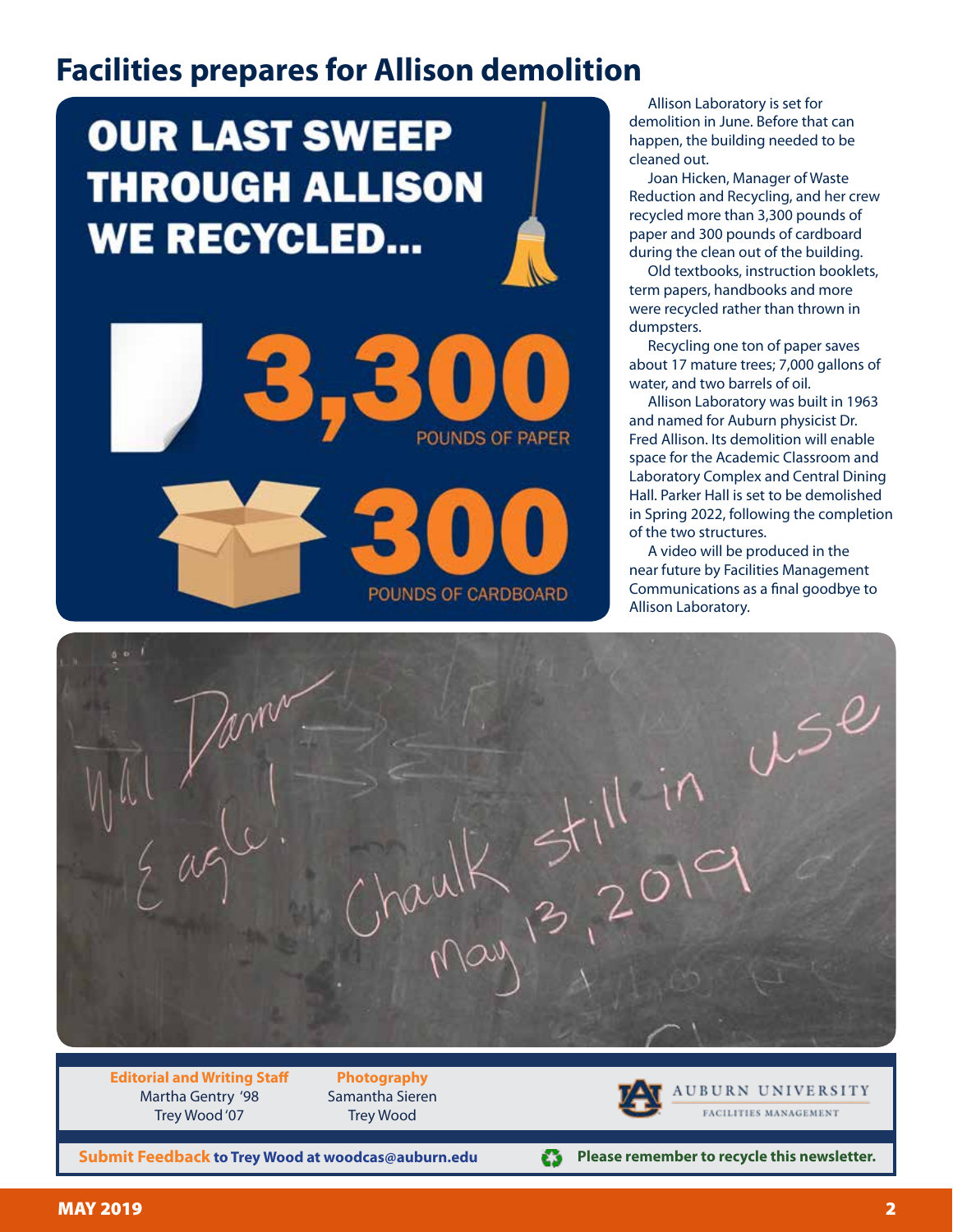#### **Lighting placed at Recreation Field Expansion**



*LED field lighting has been placed across the 30 acres containing the Recreation Field Expansion along Lem Morrison Drive. The entire project will add three multi-purpose fields, two softball fields, sand volleyball courts, a 5,300 square foot fieldhouse and a 2,000 square foot maintenance building.*

#### **Thousands recycled at shredding day**





*Thousands of pounds of paper and paper products were shredded at the May shred day near the loading docks outside Facilities Management. Helping break down boxes, from left, are Mario Pacheco, Blake Lloyd and Oscar Preston.*